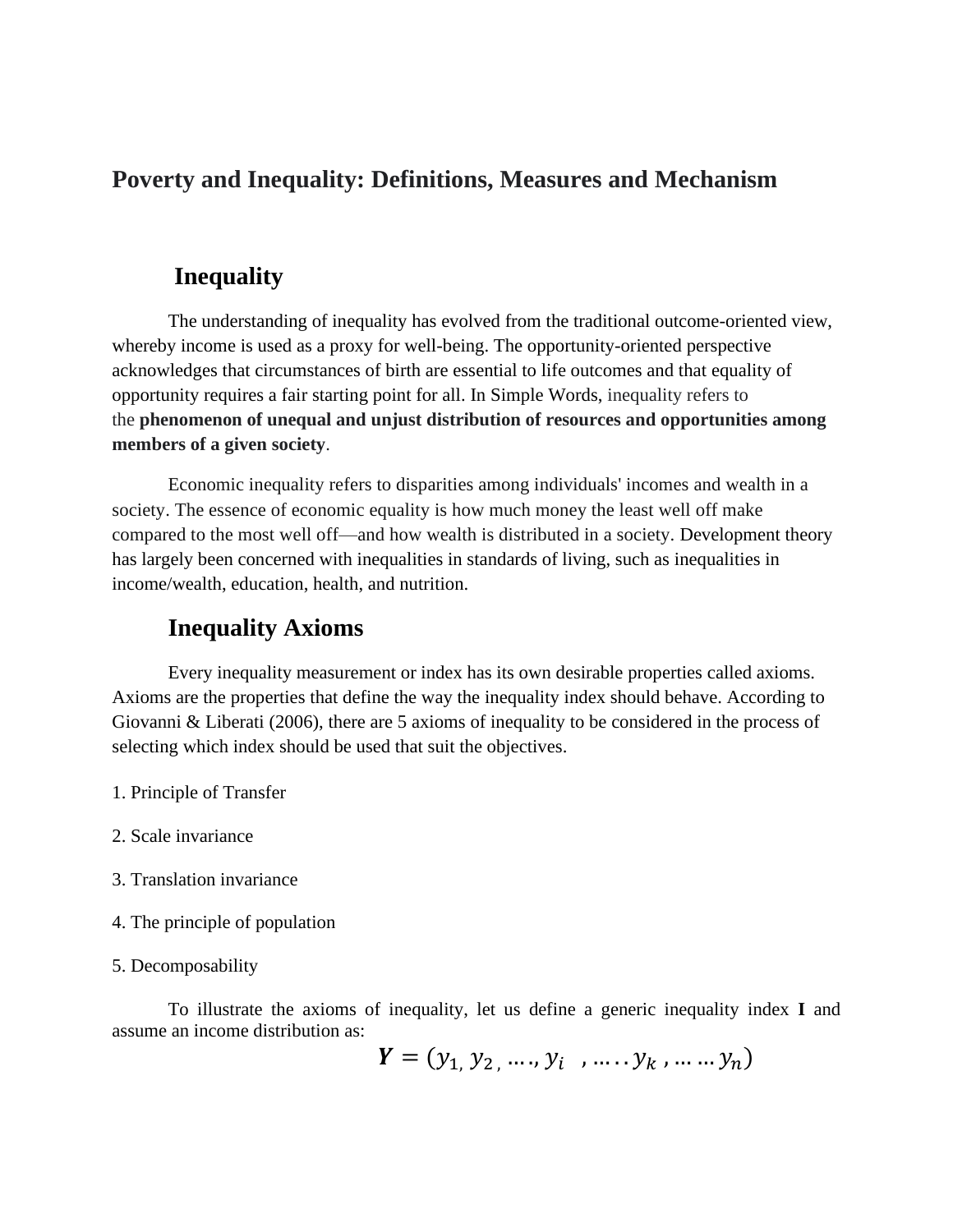**1. Principle of Transfer (PT):** Principle of Transfer also known as the Pigou-Dalton Principle requires that the inequality measure to change when income transfers occur among individuals in the income distribution.

The inequality index falls when the income is transferred from richer to poorer individuals and such transfer is called progressive transfer. On the other hand, the inequality index should rise when the income is transferred from poorer to richer individuals and such transfer is called regressive transfer.

Let us now assume that a *progressive transfer*  $\delta$  occurs from income  $y_k$  to  $y_i$ ,

where  $y_k > y_i$ . A new income distribution yields the following result:

$$
Y^* = (y_1, y_2, \dots, y_i + \delta, \dots, y_k - \delta, \dots, y_n)
$$

With  $y_k - \delta > y_i + \delta$ , i.e. the transfer does not reverse the relative position of the two individuals. Now, an inequality index satisfies *PT* if **I**(**y \*** )<**I**(**y**), i.e. if it gives a lower value for **y \*** than for the initial **y**.

**2. Scale invariance:** Scale invariance requires the inequality index to be invariant to equi-proportional changes of the original incomes. In other words, Scale Invariance requires the inequality index to be unchanged when every individual in the society receives income increment in the same scale or proportion.

For example, starting from **y**, we could obtain a new distribution multiplying all incomes by  $\lambda$ . The new distribution, in this case, would be:

$$
Y^* = (\lambda y_1, \lambda y_2, \dots, \lambda y_i, \dots, \lambda y_k, \dots, \lambda y_n)
$$

An inequality index is scale invariant if  $I(y) = I(y^*)$ , i.e. if the index does not change when all income are scaled by the same factor. Scale invariance means that income changes are distributionally neutral only if they occur in the **same proportion** for all individuals in the income distribution.

The whole illustration can be substantiated with a numerical example as: If one receives 10% additional in his/her income, the rest of individuals should receive the same 10% additional income as well so that the index will remain unchanged.

**3. Translation invariance:** Translation invariance means that income changes are distributionally neutral only if they occur in the same absolute amounts for all individuals in the income distribution. In other words, translation Invariance requires the inequality index should remain unchanged if all the individuals receive the same absolute amount of addition or subtraction in the income distribution.